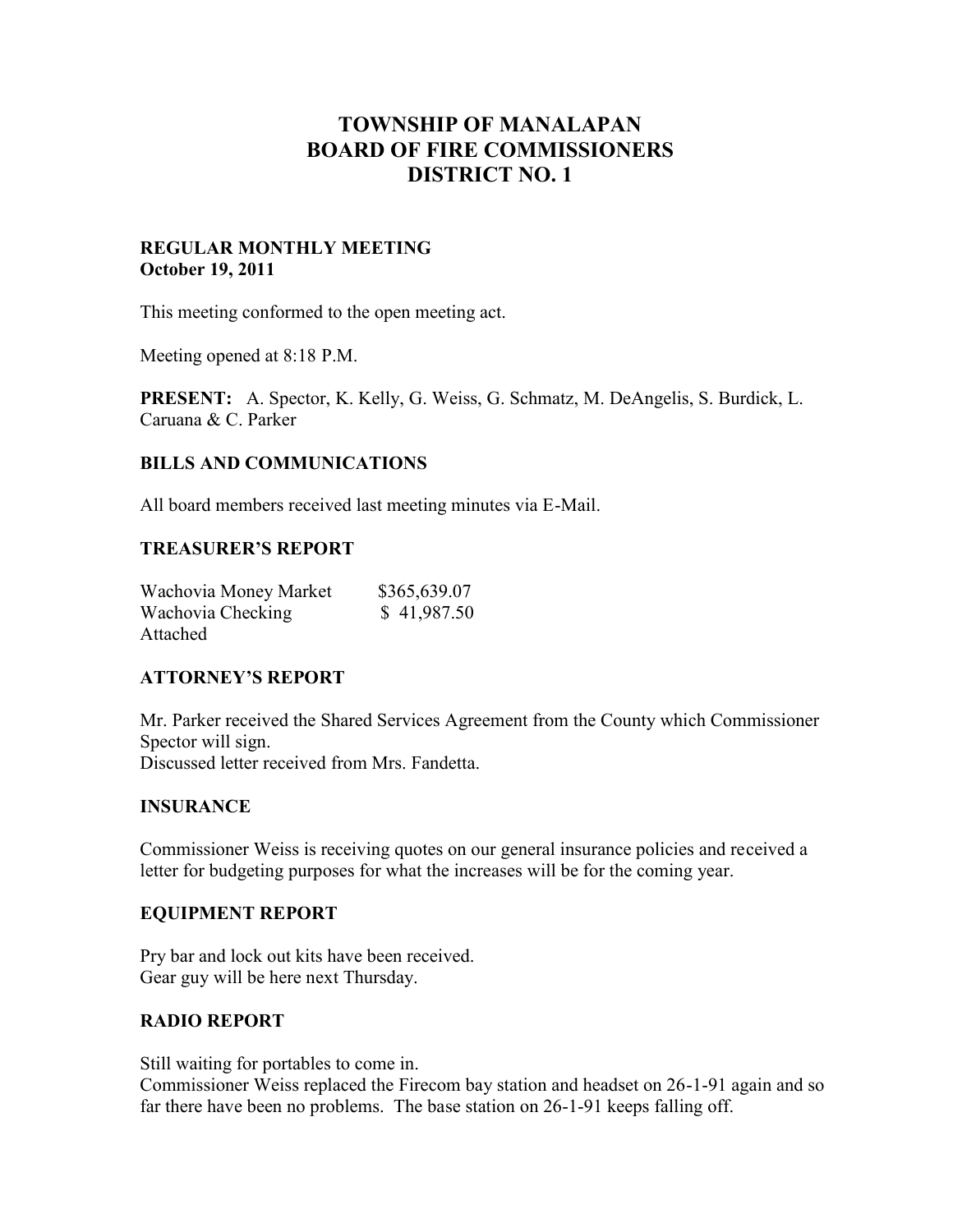## **CHIEF'S REPORT**

Chief Burdick reported that there were 77 calls for the month.

# **TRUCK REPORT**

26-1-80 – electrical problem was taken care of

26-1-77 – made repairs, light tower still having issues and they will come back to repair

26-1-81 – electrical problem was taken care of

 $26-1-91$  – tire repaired again

26-1-90 – truck died – had several mechanics come out to look at it. Atlantic Detroit found the broken chain for the oil cap was shorting out the bank of injectors.

Rehab Trailers – inside lights and ballasts need to be replaced. Refrigerator is not working. Commissioner Schmatz to look into this.

## **ASSOCIATION REPORT**

Tentative agreement was reached between builder and Mike Lennox about the final payment price for the new building, which is one-half of what we owe the builder.

## **TRUSTEES' REPORT**

No report.

## **OLD BUSINESS**

See attached.

#### **NEW BUSINESS**

Commissioner DeAngelis made a motion to pay all vouchers; this was seconded by Commissioner Kelly. All voted aye.

Commissioner Weiss talked about the laptop for the Iamresponding program which keeps going out. Needs a new router. For \$20, he can purchase a switch and have it wired.

Commissioner Weiss stated that we now have a dedicated Dell representative with regards to our computer leases.

Commissioner Schmatz made a motion not to exceed \$1,500 to purchase helmet mounted tactical lights; this was seconded by Commissioner DeAngelis. All voted aye.